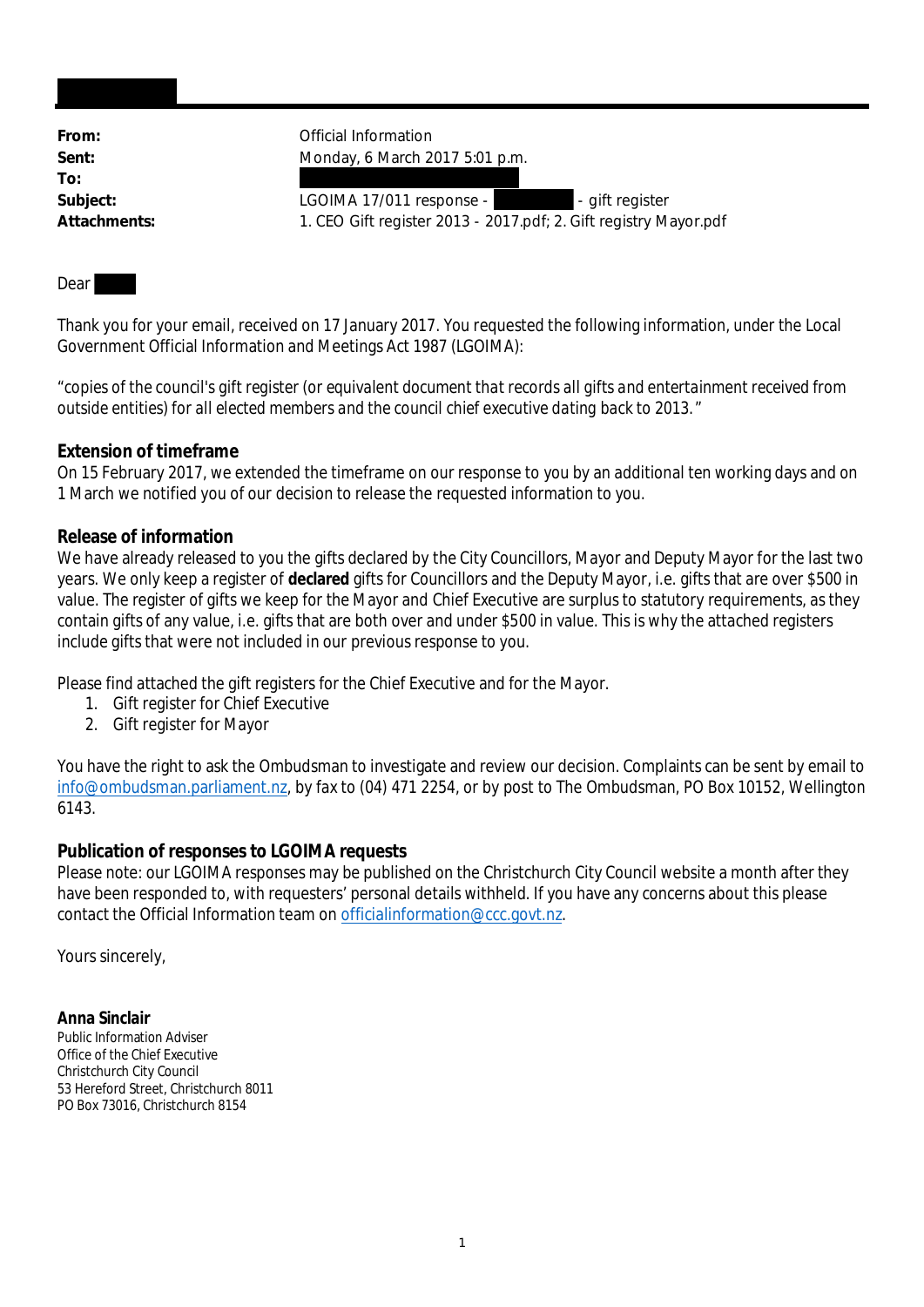# **CHIEF EXECUTIVE GIFT REGISTER 2013 - 2017**

| Recipient                   | Date Gift Enjoyed        | <b>Gift Details</b>                                                                       | <b>Gift From</b>                                       | <b>Gift Status</b><br>Code | Comment                                                                                                   |
|-----------------------------|--------------------------|-------------------------------------------------------------------------------------------|--------------------------------------------------------|----------------------------|-----------------------------------------------------------------------------------------------------------|
| marryattt                   | 2013-02-21               | <b>Corporate Golf Game</b>                                                                | Beca                                                   | accepted                   |                                                                                                           |
| <b>PARFITTJ</b>             | 2014-12-17               | Book - The Power of Us - New Zealanders<br>Who Dare to Dream                              | Sheffields                                             | accepted                   | Christmas Gift                                                                                            |
| PARFITTJ                    | 2014-12-18               | <b>Cardboard Cathedral Book</b>                                                           | Jane George at Beca                                    | accepted                   | Message "Dear Jane, hope you have a<br>restful Christmas and Happy New Year.<br>Best Wishes, Jane George" |
| PARFITTJ                    | 2014-12-19               | Merry Christmas Bottle of Wine                                                            | Morrison Low                                           | accepted                   | Small card delivered with wine "Best<br>wishes from the team at Morrison<br>Low"                          |
| EdwardsK                    | 2014-11-17               | Invitation for two to Issac Theatre Royal<br>Reopening night                              | <b>Issac Theatre Royal Board</b>                       | accepted                   |                                                                                                           |
| EdwardsK                    | 2014-11-27               | Invitation to the Great Gadsby Revue, Issac<br>Theatre Royal                              | <b>Buddle Findlay</b>                                  | accepted                   |                                                                                                           |
| EdwardsK                    | 2014-12-02               | launch of book                                                                            | Downer                                                 | declined                   |                                                                                                           |
| EdwardsK                    | 2014-12-04               | <b>Christmas Party</b>                                                                    | <b>Priority Communications</b>                         | declined                   |                                                                                                           |
| EdwardsK                    | 2014-12-09               | Invitation for two to Orion End of Year Dinner<br>at Riccarton House                      | <b>Orion Board</b>                                     | accepted                   |                                                                                                           |
| EdwardsK                    | 2014-12-20               | Tasmanian Devil Exhibit opening                                                           | Orana wildlife park                                    | declined                   |                                                                                                           |
| EdwardsK                    | 2015-01-14               | Invitation to World Buskers Festival Opening<br>night                                     | <b>SCIRT</b>                                           | accepted                   |                                                                                                           |
| EdwardsK                    | 2015-01-23               | World premiere of "Resume Play" screening                                                 | <b>CERA</b>                                            | declined                   |                                                                                                           |
| EdwardsK                    | 2015-01-30               | Opening and viewing of "Meet me in the<br>Square"                                         | CAG                                                    | declined                   |                                                                                                           |
| EdwardsK                    | 2015-02-14               | Cricket World Cup NZ vs Sri Lanka                                                         | <b>CCC Sports Events Team</b>                          | accepted                   |                                                                                                           |
| EdwardsK                    | 2015-02-14               | Cricket World Cup NZ vs Sri Lanka                                                         | <b>Fulton Hogan</b>                                    | declined                   |                                                                                                           |
| EdwardsK                    | 2015-02-24               | ISPS Handa NZ Women's Open Welcome<br>Party                                               | <b>CCC Sports Events Team</b>                          | declined                   |                                                                                                           |
| EdwardsK                    | 2015-02-28               | ISPS Handa NZ Women's Open VIP Hosting 2<br>days                                          | <b>Chambers PR</b>                                     | declined                   |                                                                                                           |
| EdwardsK                    | 2015-02-28               | <b>Regimental Dinner</b>                                                                  | Rannerdale                                             | declined                   |                                                                                                           |
| EdwardsK                    | 2015-03-01               | ISPS Handa NZ Women's Open Lunch                                                          | <b>CCC Sports Events Team</b>                          | accepted                   |                                                                                                           |
| EdwardsK                    | 2015-03-03               | Launch REception                                                                          | Perception PR & Marketing                              | declined                   |                                                                                                           |
| EdwardsK                    | 2015-03-04               | Opening dinner, Te Matatini                                                               | Te Runanga o ngai Tahu                                 | accepted                   |                                                                                                           |
| EdwardsK                    | 2015-03-06               | International Women's Day Tickets - making<br>it happen                                   | <b>Brown Bread</b>                                     | declined                   |                                                                                                           |
| EdwardsK                    | 2015-03-06               | Marriotts Hadlee Sports awards                                                            | Sport Canterbury                                       | declined                   |                                                                                                           |
| EdwardsK                    | 2015-03-11               | Don Quixote Performance                                                                   | Royal NZ Ballet                                        | accepted                   |                                                                                                           |
| EdwardsK                    | 2015-03-12               | Dinner Opus Roadshow South, Ridges Latimer Opus                                           |                                                        | declined                   |                                                                                                           |
| EdwardsK                    | 2015-03-13               | Supreme Halberg Winners social event                                                      | Air New Zealand                                        | declined                   |                                                                                                           |
| EdwardsK                    | 2015-03-25               | Canterbury Pest Control Day                                                               | <b>OSPRI</b>                                           | declined                   |                                                                                                           |
| EdwardsK                    | 2015-03-25               | <b>Court Theatre</b>                                                                      | Aurecon                                                | accepted                   |                                                                                                           |
| EdwardsK                    | 2015-04-01               | <b>RNZAF Anniversary reception</b>                                                        | <b>NZDF</b>                                            | declined                   |                                                                                                           |
| EdwardsK                    | 2015-04-15               | Opening of new building                                                                   | Deloitte                                               | declined                   |                                                                                                           |
| EdwardsK                    | 2015-04-16               | <b>Gold Medal H&amp;S Breakfast</b>                                                       | <b>ACC</b>                                             | declined                   |                                                                                                           |
| EdwardsK                    | 2015-04-20               | Lunch & Speaker                                                                           | <b>Business NZ</b>                                     | declined                   |                                                                                                           |
| EdwardsK                    | 2015-04-21               | Deloitte South Island Review event                                                        | Deloitte                                               | declined                   |                                                                                                           |
| EdwardsK                    | 2015-04-29               | <b>Farewell function</b>                                                                  | Fairway                                                | declined                   |                                                                                                           |
| EdwardsK                    | 2015-04-29               | Reception opening of TOHOKU - through the<br>eyes of Japanese Photographers               | Mr Masayuki Tsuchikawa,<br><b>Counselor and Consul</b> | declined                   |                                                                                                           |
| EdwardsK                    | 2015-04-29               | Reception: Keeping Connectd to Canterbury                                                 | MBIE, Treasury, CERA, CDC                              | accepted                   |                                                                                                           |
| EdwardsK                    | 2015-04-29               | Annual client Function                                                                    | <b>Colliers International</b>                          | declined                   |                                                                                                           |
| EdwardsK                    | 2015-04-30               | Transpower Stakeholder function                                                           | Transpower                                             | declined                   |                                                                                                           |
| EdwardsK                    | 2015-05-01               | Drinks, Canapes, Show                                                                     | Opera Club                                             | declined                   |                                                                                                           |
| EdwardsK                    | 2015-05-01               | <b>Hot Picks Show</b>                                                                     | Christchurch Arts Festival                             | declined                   |                                                                                                           |
| EdwardsK                    | 2015-05-15               | FIFA U-20 World Cup Breakfast Breakfast                                                   | FIFA U 20                                              | declined                   |                                                                                                           |
| <b>EdwardsK</b><br>EdwardsK | 2015-05-18<br>2015-05-19 | Business Stakeholder Dinner with Board<br><b>Business Insights Breakfast</b>              | Beca<br>Cavell Leitch                                  | accepted<br>declined       |                                                                                                           |
| EdwardsK                    | 2015-05-21               | Dinner meeting with CEO McConnell Group & Jim Boult, Executive Director<br>CEO of Hawkins | <b>Hawkins</b>                                         | declined                   |                                                                                                           |
| EdwardsK                    | 2015-05-22               | 2 Year Celebration Soutbase                                                               | Southbase                                              | declined                   | Southbase Construction                                                                                    |
| EdwardsK                    | 2015-05-29               | Salute Ballet, Issac Theatre Royal                                                        | <b>RNZB</b>                                            | declined                   |                                                                                                           |
| EdwardsK                    | 2015-06-05               | FIFA under 20 World Cup                                                                   | <b>NZTE</b>                                            | declined                   |                                                                                                           |
| EdwardsK                    | 2015-06-24               | <b>Drinks and Dinner</b>                                                                  | Mainland netball                                       | declined                   |                                                                                                           |
| EdwardsK                    | 2015-06-24               | <b>Business breakfast - Magnet Cities</b>                                                 | <b>KPMG</b>                                            | accepted                   |                                                                                                           |
| EdwardsK                    | 2015-06-30               | <b>Business Breakfast</b>                                                                 | Deloitte                                               | declined                   |                                                                                                           |
| EdwardsK                    | 2015-07-02               | <b>Business Luncheon</b>                                                                  | <b>AECOM</b>                                           | declined                   |                                                                                                           |

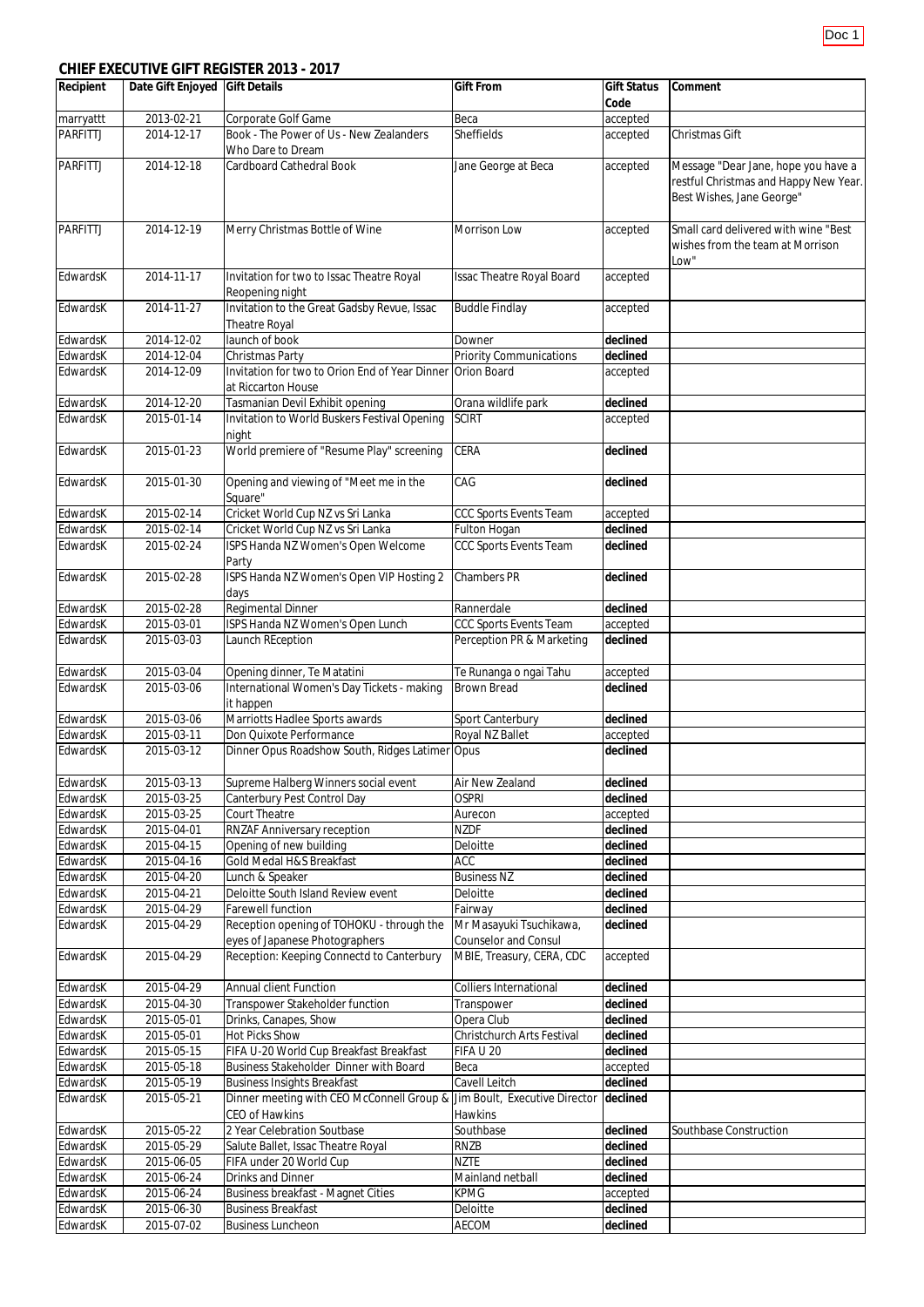| Recipient | Date Gift Enjoyed | <b>Gift Details</b>                           | <b>Gift From</b>                 | <b>Gift Status</b> | Comment |
|-----------|-------------------|-----------------------------------------------|----------------------------------|--------------------|---------|
|           |                   |                                               |                                  | Code               |         |
| EdwardsK  | 2015-07-03        | <b>Grand Opening, MindLab</b>                 | Unitec                           | declined           |         |
| EdwardsK  | 2015-07-09        | <b>Drinks</b>                                 | CSO                              | declined           |         |
| EdwardsK  | 2015-07-15        |                                               | Tennis New Zealand               | declined           |         |
|           |                   | Davis Cup Tennis Official Dinner              |                                  |                    |         |
| EdwardsK  | 2015-08-17        | Central City Tiki tour                        | CECC                             | declined           |         |
| EdwardsK  | 2015-08-25        | Employers luncheon and presentation           | University of Otago              | declined           |         |
| EdwardsK  | 2015-08-26        | Drinks and hors d'oeuvres / Wellington Party  | senateshj                        | declined           |         |
|           |                   |                                               |                                  |                    |         |
| EdwardsK  | 2015-08-26        | <b>Diversity Awards</b>                       | <b>EEO Trust</b>                 | declined           |         |
| EdwardsK  | 2015-09-01        | <b>Breakfast presentation</b>                 | CECC                             | declined           |         |
| EdwardsK  | 2015-09-02        | Client Function, drinks and canapes           | Beca                             | declined           |         |
|           |                   |                                               |                                  |                    |         |
| EdwardsK  | 2015-09-04        | Opening night of Spamalot                     | Showbiz                          | declined           |         |
| EdwardsK  | 2015-09-10        | Signature event - Dinner and performance      | Commonwealth Bank                | declined           |         |
|           |                   |                                               |                                  |                    |         |
| EdwardsK  | 2015-09-10        | <b>Client function</b>                        | The Property Group               | declined           |         |
| EdwardsK  | 2015-09-16        | Reception national Day of the People's        | <b>Chinese Consulate General</b> | declined           |         |
|           |                   | Republic of China                             |                                  |                    |         |
| EdwardsK  | 2015-09-17        | Welcome ceremony - China Airlines             | Christchurch Airport             | accepted           |         |
| EdwardsK  | 2015-09-26        | Art Gallery foundation Dinner                 | <b>IAG</b>                       | declined           |         |
| EdwardsK  | 2015-09-28        | Cocktail function                             | Spark Board                      | declined           |         |
|           |                   |                                               | Canterbury Charity Hospital      |                    |         |
| EdwardsK  | 2015-10-01        | Public Lecture                                |                                  | declined           |         |
|           |                   |                                               |                                  |                    |         |
| EdwardsK  | 2015-10-09        |                                               | EY                               | accepted           |         |
|           |                   | fashion show event                            |                                  |                    |         |
| EdwardsK  | 2015-10-09        | Canterbury Women's legal Association          | <b>Buddle Findlay</b>            | declined           |         |
|           |                   | Professional Women's conference               |                                  |                    |         |
| EdwardsK  | 2015-10-09        | Centre opening                                | Cholmondeley Childrens'          | accepted           |         |
|           |                   |                                               | centre                           |                    |         |
| EdwardsK  | 2015-10-13        | Air New Zealand's Parliamentary Reception     | Prime Minister & Minister of     | declined           |         |
|           |                   |                                               |                                  |                    |         |
|           |                   |                                               | Tourism                          |                    |         |
| EdwardsK  | 2015-10-15        | CEO Dinner, George Hotel                      | Westpac                          | declined           |         |
| EdwardsK  | 2015-10-20        | <b>Building opening</b>                       | Warren and Mahoney               | declined           |         |
| EdwardsK  | 2015-10-20        | Netball - Silver Ferns vs Australian Diamonds | Netball New Zealand              | declined           |         |
|           |                   |                                               |                                  |                    |         |
| EdwardsK  | 2015-10-20        | <b>Building opening</b>                       | Warren & Mahoney                 | declined           |         |
| EdwardsK  | 2015-10-20        | Silver Ferns versus Australian Diamonds       | <b>Netball New Zealand</b>       | declined           |         |
|           |                   | Netball game                                  |                                  |                    |         |
| EdwardsK  | 2015-10-21        | Drinks and canapes                            | <b>Buddle Findlay</b>            | declined           |         |
|           |                   |                                               |                                  |                    |         |
| EdwardsK  | 2015-10-22        | <b>Annual Dinner</b>                          | <b>Hiliary Institute</b>         | declined           |         |
| EdwardsK  | 2015-10-22        | 70th Anniversary of united Nations reception  | United Nations association of    | declined           |         |
|           |                   |                                               | <b>NZ</b>                        |                    |         |
| EdwardsK  | 2015-10-23        | HMT Marquette Memorial service                | Friends of the Nurses'           | declined           |         |
|           |                   |                                               | Memorial Chapel and Chapel       |                    |         |
|           |                   |                                               |                                  |                    |         |
| EdwardsK  | 2015-10-28        | Drinks / Canapés                              | <b>GHD</b>                       | declined           |         |
| EdwardsK  | 2015-10-29        | Cocktail function                             | NZ Manufacturers &               | declined           |         |
|           |                   |                                               |                                  |                    |         |
|           |                   |                                               | <b>Exporters Association</b>     |                    |         |
| EdwardsK  | 2015-10-29        | <b>Annual Client function</b>                 | Tonkin & Taylor                  | declined           |         |
| EdwardsK  | 2015-10-29        | <b>Client function</b>                        | Tonkin & Taylor                  | declined           |         |
| EdwardsK  | 2015-11-03        | Melbourne Cup Live                            | <b>KPMG</b>                      | declined           |         |
| EdwardsK  | 2015-11-04        | Drinks and Canapés                            | <b>SCAPE</b>                     | declined           |         |
| EdwardsK  | 2015-11-04        | <b>Breakfast Meeting</b>                      | <b>AECOM</b>                     | declined           |         |
| EdwardsK  | 2015-11-05        | Annual Gala and Fundraiser                    | CSO Partnership Programme        | accepted           |         |
|           |                   |                                               |                                  |                    |         |
| EdwardsK  | 2015-11-06        | Lunch                                         | CECC                             | declined           |         |
|           |                   |                                               | <b>NZRB</b>                      |                    |         |
| EdwardsK  | 2015-11-10        | <b>NZ Trotting Cup</b>                        |                                  | declined           |         |
| EdwardsK  | 2015-11-12        | Longhurst Health opening                      | Pegasus Health                   | declined           |         |
| EdwardsK  | 2015-11-12        | Le Noir Show                                  | <b>Issac Theatre Royal</b>       | accepted           |         |
| EdwardsK  | 2015-11-14        | K Cultural Festival                           | Korean Society of                | declined           |         |
|           |                   |                                               | Christchurch                     |                    |         |
| EdwardsK  | 2015-11-19        | Opening of building                           | <b>Meadow Mushrooms</b>          | accepted           |         |
| EdwardsK  | 2015-11-20        | Southern Excellence awards                    | Property Council of NZ           | declined           |         |
| EdwardsK  | 2015-11-20        | <b>Chancellor's Dinner</b>                    | University of Canterbury         | declined           |         |
| EdwardsK  | 2015-11-24        | <b>Breakfast session</b>                      | <b>KPMG</b>                      | declined           |         |
| EdwardsK  | 2015-11-24        | <b>CEO Roundtable</b>                         | Deloitte                         | declined           |         |
|           |                   |                                               |                                  |                    |         |
| EdwardsK  | 2015-11-24        | Showcase 2016 season                          | Showbiz                          | declined           |         |
| EdwardsK  | 2015-11-24        | <b>Foundation Sponsors Launch</b>             | <b>Banks Peninsula</b>           | declined           |         |
|           |                   |                                               | <b>Conservation Trust</b>        |                    |         |
| EdwardsK  | 2015-11-25        |                                               | Air New Zealand                  | declined           |         |
|           |                   | Drinks & Canapés                              |                                  |                    |         |
| EdwardsK  | 2015-11-25        | <b>Breakfast meeting</b>                      | <b>AECOM</b>                     | declined           |         |
| EdwardsK  | 2015-11-28        | Coca Cola Christmas in the Park               | Coke NZ                          | declined           |         |
| EdwardsK  | 2015-12-01        | Lunch Function                                | Taipei Economic & Cultural       | declined           |         |
|           |                   |                                               |                                  |                    |         |
|           |                   |                                               | Office                           |                    |         |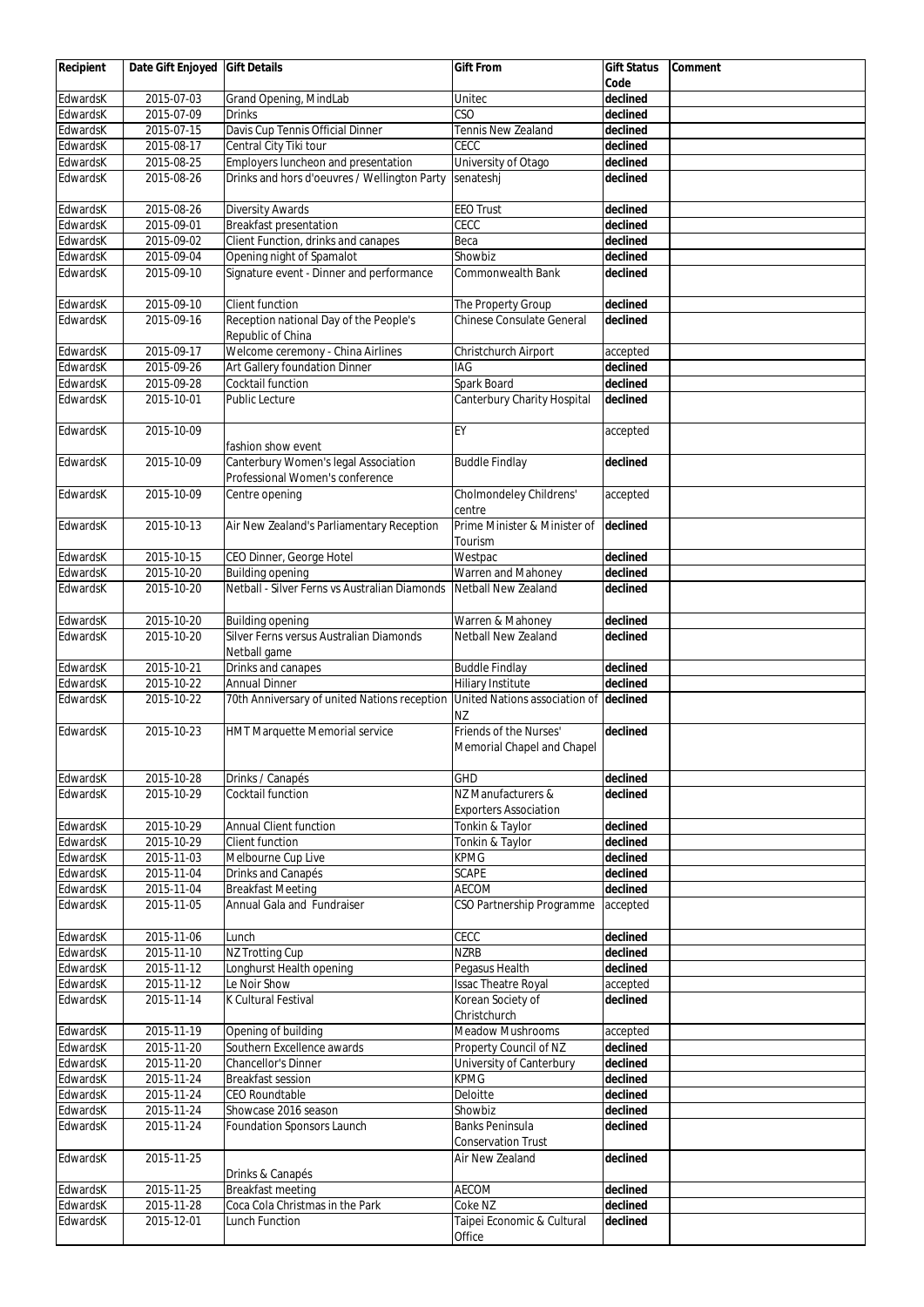| Recipient | Date Gift Enjoyed | <b>Gift Details</b>                                | <b>Gift From</b>                     | <b>Gift Status</b><br>Code | Comment |
|-----------|-------------------|----------------------------------------------------|--------------------------------------|----------------------------|---------|
| EdwardsK  | 2015-12-03        |                                                    | Cavit & Co                           | declined                   |         |
| EdwardsK  | 2015-12-03        | Champagne and Canapés<br><b>Unveiling of Mural</b> | EDLG, The Cube & CCS                 | declined                   |         |
|           |                   |                                                    |                                      |                            |         |
|           |                   |                                                    | <b>Disablility Action</b>            |                            |         |
| EdwardsK  | 2015-12-08        | <b>Board Dinner</b>                                | <b>Tourism New Zealand</b>           | declined                   |         |
| EdwardsK  | 2015-12-08        | Drinks. canapés and presentation                   | <b>Resilient NZ</b>                  | declined                   |         |
| EdwardsK  | 2015-12-09        | <b>End of Year Function</b>                        | CDC                                  | declined                   |         |
| EdwardsK  | 2015-12-09        | End of Year Dinner                                 | Orion                                | declined                   |         |
| EdwardsK  | 2015-12-10        | <b>Emperor of Japan Birthday Reception</b>         | Japan Embassy                        | declined                   |         |
| EdwardsK  | 2015-12-10        | <b>Christmas Celebration</b>                       | Regional Emergency                   | declined                   |         |
|           |                   |                                                    | Management Office                    |                            |         |
| EdwardsK  | 2015-12-16        | <b>Christmas Function</b>                          | <b>BNZ</b>                           | declined                   |         |
| EdwardsK  | 2015-12-17        | Reception and Gala Dinner                          | <b>China Southern Airlines</b>       | declined                   |         |
| EdwardsK  | 2015-12-18        | Book "Marae, a journey around NZs Meeting          | <b>Cameron Partners</b>              | accepted                   |         |
|           |                   | Houses"                                            |                                      |                            |         |
| EdwardsK  | 2015-12-18        | <b>Bottle of Wine</b>                              | Morrison Low                         | accepted                   |         |
| EdwardsK  | 2015-12-18        | Plate                                              | Ngai Tahu                            | accepted                   |         |
| EdwardsK  | 2015-12-21        | Theatre tickets                                    | Cavell Leitch                        | accepted                   |         |
| EdwardsK  | 2015-12-26        | Tickets to Sri Lanka vs Blackcaps match            | Canterbury Cricket                   | declined                   |         |
| EdwardsK  | 2015-12-28        | Sri Lanka vs Blackcaps Cricket match tickets       | Canterbury Cricket                   | declined                   |         |
|           |                   |                                                    |                                      |                            |         |
| EdwardsK  | 2016-01-22        | <b>VIP Tour HMS Protector</b>                      | <b>British High Commission</b>       | declined                   |         |
| EdwardsK  | 2016-01-30        | Phoenix versus Mariners Match                      | Wellington Phoenix FC                | declined                   |         |
| EdwardsK  | 2016-01-30        | Opening ceremony - the Pioneer                     | Lagardere Unlimited Oceania          | declined                   |         |
|           |                   |                                                    |                                      |                            |         |
| EdwardsK  | 2016-02-04        | Reception - Spring Festival                        | <b>Chinese Consulate General</b>     | declined                   |         |
|           |                   |                                                    |                                      |                            |         |
|           | 2016-02-06        |                                                    |                                      |                            |         |
| EdwardsK  |                   | Awards Party - The Pioneer                         | Lagardere Unlimited Oceania declined |                            |         |
|           |                   |                                                    | Ltd                                  |                            |         |
| EdwardsK  | 2016-02-10        | <b>Welcome Function</b>                            | <b>ISPS HANDA NZ Women's</b>         | declined                   |         |
|           |                   |                                                    | Open / CCC                           |                            |         |
| EdwardsK  | 2016-02-11        | Pro-Am Golf Tournament                             | <b>ISPS HANDA NZ Women's</b>         | declined                   |         |
|           |                   |                                                    | Open / CCC                           |                            |         |
| EdwardsK  | 2016-02-11        | VIP launch of Exhibition                           | COCA                                 | declined                   |         |
| EdwardsK  | 2016-02-13        |                                                    | Hon Nicky Wagner                     | declined                   |         |
|           |                   | celebration community garden and food hub          |                                      |                            |         |
|           |                   |                                                    |                                      |                            |         |
| EdwardsK  | 2016-02-14        | Lunch, Golf Tournament, Recognition                | ISPS HANDA NZ women's                | declined                   |         |
|           |                   | Function                                           | Open, Tuohy Associates, CCC          |                            |         |
|           |                   |                                                    |                                      |                            |         |
| EdwardsK  | 2016-02-19        | <b>Golf Tournament</b>                             | OPUS                                 | declined                   |         |
| EdwardsK  | 2016-02-20        | Naming Ceremony                                    | Lyttelton Port                       | declined                   |         |
| EdwardsK  | 2016-02-23        | 21 Year celebration                                | <b>Curtain Bank</b>                  | declined                   |         |
| EdwardsK  | 2016-02-26        | 2015 Golf Tournament                               | <b>Deloittes</b>                     | declined                   |         |
| EdwardsK  | 2016-03-04        | <b>Marriotts Hadlee Sports Awards</b>              | Sport Canterbury                     | declined                   |         |
| EdwardsK  | 2016-03-10        | Performance                                        | <b>RNZB</b>                          | accepted                   |         |
| EdwardsK  | 2016-03-21        | Drinks and nibbles                                 | SCAPE / EY                           | declined                   |         |
| EdwardsK  | 2016-03-30        | <b>Anniversary Reception</b>                       | Chief if Royal NZ Airforce           | declined                   |         |
| EdwardsK  | 2016-03-31        | Opening night show tickets                         | Showbiz                              | declined                   |         |
|           |                   | Awards event, Auckland                             | Randstad                             |                            |         |
| EdwardsK  | 2016-04-14        |                                                    |                                      | declined                   |         |
| EdwardsK  | 2016-04-14        | <b>Building opening</b>                            | Lane Neave                           | declined                   |         |
| EdwardsK  | 2016-05-04        | Deloitte CEO round table breakfast                 | Deloitte                             | declined                   |         |
| EdwardsK  | 2016-05-05        | <b>Botanic Gardens Lighting Project</b>            | CCC                                  | declined                   |         |
| EdwardsK  | 2016-05-12        | Show tickets                                       | <b>RNZB</b>                          | accepted                   |         |
| EdwardsK  | 2016-05-13        | TIA VIP function, Rotorua                          | Tourism industry association         | declined                   |         |
|           |                   |                                                    |                                      |                            |         |
| EdwardsK  | 2016-05-23        | Dinner and Regional Industry Discussion            | Tourism New Zealand board            | accepted                   |         |
|           |                   |                                                    |                                      |                            |         |
| EdwardsK  | 2016-05-25        | Gala Concert                                       | Ara foundation                       | declined                   |         |
| EdwardsK  | 2016-05-31        | Launch event                                       | Transpower                           | accepted                   |         |
| EdwardsK  | 2016-06-02        | Celebration of partnership                         | NZ Red Cross & Communiyt             | declined                   |         |
|           |                   |                                                    | energy action                        |                            |         |
| EdwardsK  | 2016-06-02        | Launch event - Women of Influence                  | Fairfax                              | declined                   |         |
| EdwardsK  | 2016-06-03        | Launch NZ/Lions Series                             | NZ Rugby                             | declined                   |         |
| EdwardsK  | 2016-06-09        | Show                                               | Deloitte                             | accepted                   |         |
| EdwardsK  | 2016-06-17        | Post Budget Breakfast                              | Ngai Tahu                            | declined                   |         |
| EdwardsK  | 2016-06-22        | Opening launch                                     | Lunchbox theatrical                  |                            |         |
|           |                   |                                                    |                                      | accepted                   |         |
|           |                   |                                                    | Productions                          |                            |         |
| EdwardsK  | 2016-06-23        | Opening                                            | <b>Stake Glass</b>                   | declined                   |         |
| EdwardsK  | 2016-06-28        | Supporters evening                                 | <b>SCAPE Public Art</b>              | declined                   |         |
| EdwardsK  | 2016-06-30        | official launch, canapés & refreshments            | Vintage sports and Leisure           | declined                   |         |
|           |                   |                                                    | Ltd/Christchurch Casino              |                            |         |
| EdwardsK  | 2016-07-05        | <b>Reception Parliament Buildings</b>              | <b>NZ Airports Association</b>       | declined                   |         |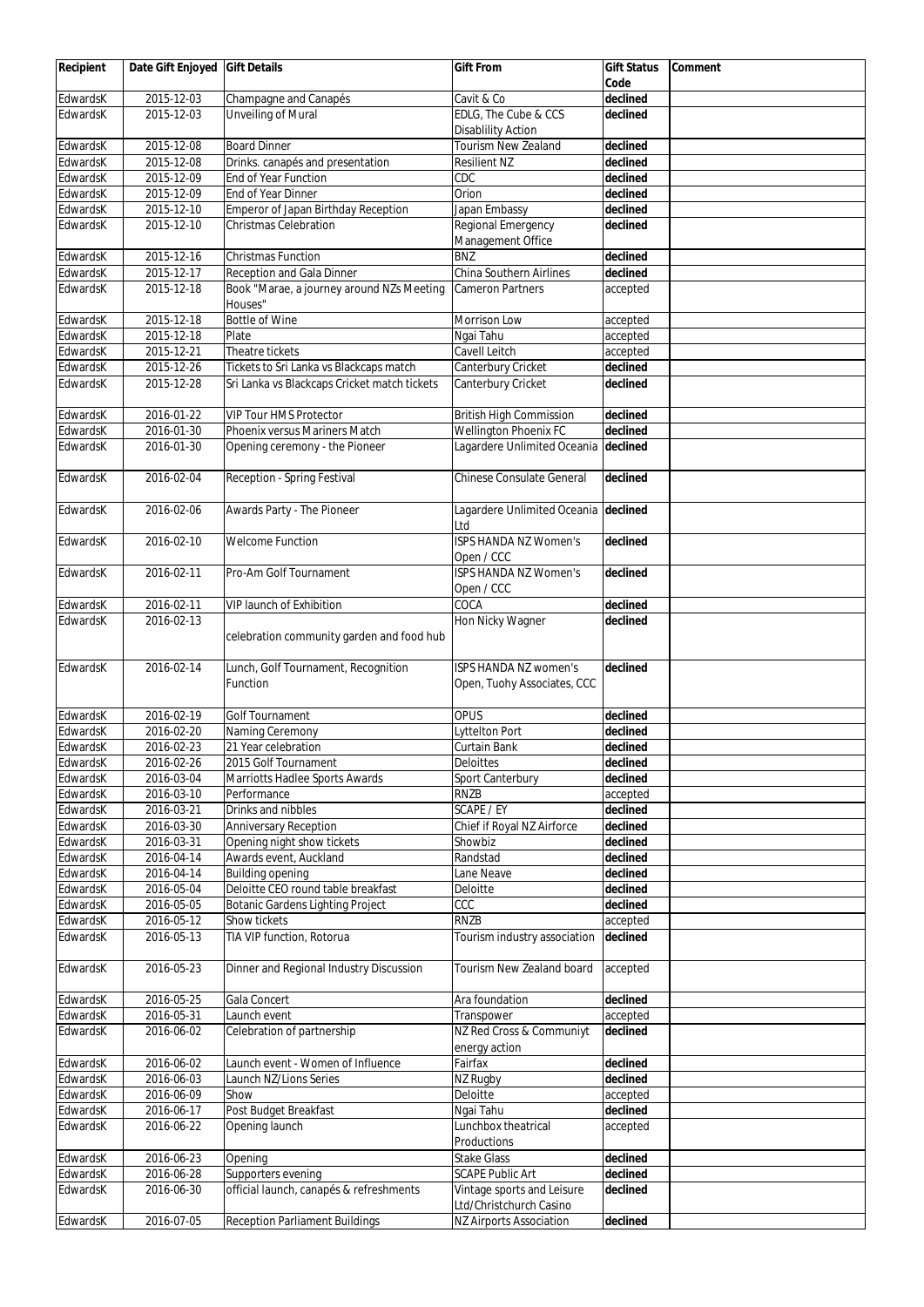| Recipient                          | Date Gift Enjoyed        | <b>Gift Details</b>                                                     | <b>Gift From</b>                                                      | <b>Gift Status</b><br>Code | Comment                 |
|------------------------------------|--------------------------|-------------------------------------------------------------------------|-----------------------------------------------------------------------|----------------------------|-------------------------|
| EdwardsK                           | 2016-07-07               | Presentation & celebration                                              | Sheffield / Simpson Grierson                                          | declined                   |                         |
| EdwardsK                           | 2016-07-14               | Show La Traviata                                                        | NZ Opera                                                              | declined                   |                         |
| EdwardsK                           | 2016-07-27               | Drinks and canapes                                                      | Anderson Lloyd                                                        | declined                   |                         |
| EdwardsK                           | 2016-07-28               | Tickets to opening gala of NZ International                             | <b>Buddle Findlay</b>                                                 | declined                   |                         |
|                                    |                          | <b>Film Festival</b>                                                    |                                                                       |                            |                         |
| EdwardsK                           | 2016-08-04               | Christchurch Connected Forum lunch/forum                                | <b>AECOM</b>                                                          | declined                   |                         |
| EdwardsK                           | 2016-08-11               | Inspirational Ladies Event (cocktail Party)                             | <b>SCAPE</b>                                                          | declined                   |                         |
| EdwardsK                           | 2016-08-12               | <b>Breakfast function with RBNZ Governor</b>                            | <b>BNZ</b>                                                            | declined                   |                         |
| EdwardsK                           | 2016-08-17               | Movie night                                                             | Perception PR & Marketing                                             | declined                   |                         |
| EdwardsK                           | 2016-08-23               | <b>Ballet</b>                                                           | <b>RBNZ</b>                                                           | accepted                   |                         |
| EdwardsK                           | 2016-09-01               | Launch of a DoubleTree by Hilton; plus lunch                            | Chateau on the Park                                                   | declined                   |                         |
| EdwardsK                           | 2016-09-03               | <b>Children's Charity Ball</b>                                          | Christchurch Rotary / Halberg declined<br><b>Disability Foundatio</b> |                            |                         |
| EdwardsK                           | 2016-09-15               | Cocktail function                                                       | <b>Reserve Bank</b>                                                   | declined                   |                         |
| EdwardsK                           | 2016-09-16               | Opening                                                                 | The Piano: Centre for Music<br>and the Arts                           | accepted                   |                         |
| EdwardsK                           | 2016-09-16               | Air NZ 75 Years: Our nation, the world<br>connected                     | Canterbury Museum and Air<br>New Zealand                              | declined                   |                         |
| EdwardsK                           | 2016-09-22               | Breakfast and workshop for business leaders<br>(Dale Carnegie Training) | <b>Aviva Family Violence</b><br>Services                              | declined                   |                         |
| EdwardsK                           | 2016-10-01               | Season 2016 Opening Celebration                                         | <b>SCAPE Public Art</b>                                               | declined                   |                         |
| EdwardsK                           | 2016-10-06               | Address by Prime Minister; lunch                                        | <b>Christchurch Business Club</b>                                     | declined                   |                         |
| EdwardsK                           | 2016-10-06               | Invitation to opening of Opus House                                     | <b>Amherst Properties Ltd</b>                                         | declined                   |                         |
| EdwardsK                           | 2016-10-11               | Court Theatre production of "The Streaker"                              | Aurecon                                                               | declined                   |                         |
| EdwardsK                           | 2016-10-12               | Gala Opening Night performance of<br>'Sweeney Todd"                     | NZ Opera                                                              | declined                   |                         |
| EdwardsK                           | 2016-10-17               | <b>Cocktail Function</b>                                                | Fletcher Building Ltd                                                 | declined                   |                         |
| EdwardsK                           | 2016-10-18               | Air NZ's Annual Parliamentary Reception                                 | Prime Minister & Air NZ CEO                                           | declined                   |                         |
| EdwardsK                           | 2016-11-01               | Annual Gala & Cocktail Evening                                          | Christchurch Symphony<br>Orchestra                                    | declined                   |                         |
| <b>EDWARDSK</b>                    | 2016-11-16               | Speeches/refreshments                                                   | <b>Brannigans Executive Club</b>                                      | declined                   |                         |
| <b>EDWARDSK</b>                    | 2016-11-17               | Invitation to NZ/Pakistan Cricket Test 17-21<br>Nov                     | Canterbury Cricket                                                    | declined                   |                         |
| <b>EDWARDSK</b>                    | 2016-11-22               | Networking event                                                        | Greater Christchurch Urban<br><b>Development Strategy</b>             | declined                   |                         |
| EdwardsK                           | 2016-11-24               | Invitation to Christchurch office warming                               | <b>GHD</b>                                                            | declined                   |                         |
| <b>EDWARDSK</b>                    | 2016-12-01               | <b>Summer Celebration</b>                                               | Warren and Mahoney                                                    | declined                   |                         |
| EdwardsK                           | 2016-12-01               | 2016 Deloitte Top 200 Awards, Auckland                                  | CEO, Deloitte                                                         | declined                   |                         |
| <b>EDWARDSK</b>                    | 2016-12-07               | Christmas basket                                                        | Cavell Leitch                                                         | accepted                   | Estimated value \$80.00 |
| <b>EDWARDSK</b>                    | 2016-12-08               | End of year thank you event                                             | Deloitte                                                              | declined                   |                         |
| <b>EDWARDSK</b>                    | 2016-12-12               | <b>BBQ</b> Reception                                                    | <b>Chinese Consulate</b>                                              | declined                   |                         |
| <b>EDWARDSK</b><br><b>EDWARDSK</b> | 2016-12-14<br>2016-12-26 | Morning tea<br>Attendance at Black Caps vs Bangladesh ODI               | Selwyn District Council<br>Canterbury Cricket Trust                   | accepted<br>accepted       |                         |
| <b>EDWARDSK</b>                    | 2017-01-16               | Chinese Spring Festival gala show and                                   | <b>Chinese Consulate General</b>                                      | accepted                   |                         |
| <b>EDWARDSK</b>                    | 2017-01-19               | reception<br><b>VIP Festival Opening Party</b>                          | <b>World Buskers Festival</b>                                         | declined                   |                         |
| <b>EDWARDSK</b>                    | 2017-01-26               | Reserve Bank Luncheon                                                   | Perception PR                                                         | declined                   |                         |
| <b>EDWARDSK</b>                    | 2017-02-16               | Supporters' function and performance of<br>'Carmen'                     | Royal NZ Ballett                                                      | accepted                   |                         |
| <b>EDWARDSK</b>                    | 2017-02-16               | Dinner for stakeholders etc, South Island<br>Lantern Business Forum     | Canterbury Employers'<br><b>Chamber of Commerce</b>                   | declined                   |                         |
| <b>EDWARDSK</b>                    | 2017-02-17               | South Island Lantern Business Forum                                     | Canterbury Employers'<br><b>Chamber of Commerce</b>                   | declined                   |                         |
| <b>EDWARDSK</b>                    | 2017-02-18               | Opera in the Vines                                                      | <b>PwC</b>                                                            | accepted                   |                         |
| <b>EDWARDSK</b>                    | 2017-02-22               | ANZ One Day Cricket International                                       | <b>NZ Cricket</b>                                                     | declined                   |                         |
| <b>EDWARDSK</b>                    | 2017-02-24               | Golf tournament/lunch & dinner                                          | Deloitte                                                              | declined                   |                         |
| <b>EDWARDSK</b><br><b>EDWARDSK</b> | 2017-02-24<br>2017-03-09 | Golf tournament<br>Breakfast/Economic Briefing                          | Opus<br><b>Commonwealth Bank</b>                                      | declined<br>declined       |                         |
| <b>EDWARDSK</b>                    | 2017-03-16               | Mix and mingle/drinks                                                   | JacksonStone & Partners                                               | declined                   |                         |
|                                    |                          |                                                                         |                                                                       |                            |                         |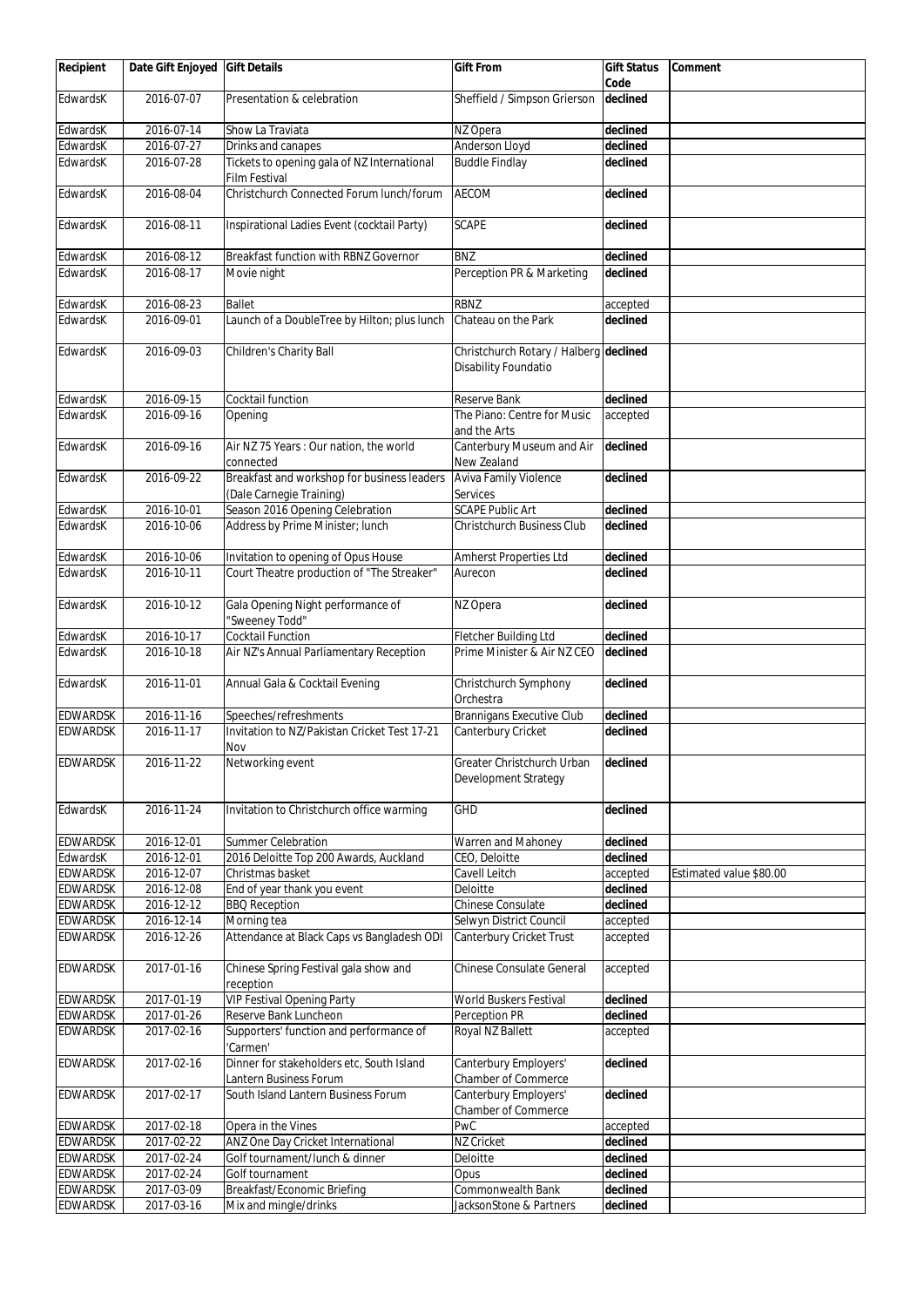

# **CIVIC & INTERNATIONAL RELATIONS (CIR)**

| <b>Date</b>                       | From                                                                                                           | <b>Country</b>                                      | <b>Item</b>                                                                                  |
|-----------------------------------|----------------------------------------------------------------------------------------------------------------|-----------------------------------------------------|----------------------------------------------------------------------------------------------|
|                                   | Ngai Tahu                                                                                                      | New Zealand                                         | Pounamu Necklet                                                                              |
|                                   | 14 November 2013 Dr Kim, Korean Polar Research                                                                 | Korea                                               | Framed Mask behind glass                                                                     |
|                                   | 18 December 2013 Ministry of Civil Affairs, People's Republic of China                                         | China                                               | Plate with scene of Great Wall of China                                                      |
|                                   | <b>MATRADE</b>                                                                                                 | Malaysia                                            | Engraved pewter plate                                                                        |
|                                   |                                                                                                                | China                                               | Wuhan Silhouette Kerchief                                                                    |
|                                   |                                                                                                                | China                                               | Tea cup/ash tray/pen                                                                         |
|                                   | 9 February 2014 HE Mr Kang Chang, Speaker of the House, National Assembly of Korea                             | Korea                                               | Kwangjuyo ceramic tea bowls (x2)                                                             |
| 24 June 2014                      |                                                                                                                | China                                               | Genuine Silk Stamps - Album of Hubei Province; bamboo USB stick                              |
|                                   | 24 June 2014 China Foreign Trade Centre                                                                        | China                                               | Silk painted scroll                                                                          |
|                                   |                                                                                                                | China                                               | Framed Character of Beijing Opera                                                            |
|                                   |                                                                                                                |                                                     | Silk Necktie and Scarf (Xinyuan Cocoon Silk Group Co Ltd)                                    |
|                                   |                                                                                                                | England                                             | Stained glass paperweight depicting The House of Commons                                     |
|                                   |                                                                                                                |                                                     |                                                                                              |
|                                   |                                                                                                                | <b>USA</b>                                          | Dorothy Parker brand American Gin                                                            |
|                                   |                                                                                                                | China                                               | Framed ornate dragon's head with jewel droplet                                               |
|                                   | 18 July 2014 Wuhan Sister City                                                                                 | China                                               | 2 x Books on Wuhan Boxed ornate mouse pad and mouse                                          |
|                                   | 25 July 2014 Kurashiki Sister City Student Exchange Inbound Group                                              | Japan                                               | 4x Drinking Glasses                                                                          |
|                                   | 6 August 2014 Sichuan Delegation Visit                                                                         | China                                               | Stuffed toy - Panda                                                                          |
|                                   | 6 August 2014 Sichuan Delegation Visit                                                                         | China                                               | Miniature Partitioned Screen                                                                 |
|                                   | 6 August 2014 Sichuan Delegation Visit                                                                         | China                                               | USB stick in presentation box                                                                |
|                                   | 6 August 2014 Sichuan Delegation Visit                                                                         | China                                               | "Comprehensively strengthening Reform Realizing the Great Chinese Dream in Sichuan" - (book) |
|                                   | 6 August 2014 Sichuan Delegation Visit                                                                         | China                                               | "Beautiful Sichuan" - (book)                                                                 |
|                                   | 6 August 2014 Sichuan Delegation Visit                                                                         | China                                               | "The Journey to Glory - The Records of Miracles" Presentation book of DVDs                   |
|                                   | 14 August 2014 Thai School Principals from Rayong Province                                                     | Thailand                                            | Gold embellished decorative ash tray                                                         |
|                                   | 14 August 2014 Thai School Principals from Rayong Province                                                     | Thailand                                            | <b>Tissue Holder</b>                                                                         |
|                                   |                                                                                                                | Indonesia, Malaysia, the<br>Philippines, Singapore, |                                                                                              |
|                                   | 25 August 2014 ASEAN Heads of Mission<br>18 September 2014 Chinese Consul-General to Christchurch, Jin Zhijian | Thailand and Viet Nam<br>China                      | Boxed glass trophy<br>Opaque vase in yellow presentation case                                |
|                                   | 28 September 2014 Korean Ambassador                                                                            | Korea                                               | Lacquer with mother-of-pearl business card case                                              |
|                                   | Madame Tan farewell gift                                                                                       | China                                               | Blue china vase with stand in decorative box                                                 |
|                                   | 28 October 2014   Mike Fisher Placemaking Strategy Coordinator - Adelaide City Council                         | Australia                                           | Boxed set - Bottle of Shiraz and 2x wine glasses                                             |
|                                   | 28 October 2014 Gansu Provincial Chairman Feng                                                                 | China                                               | Framed Shell picture in red presentation box                                                 |
|                                   | 3 November 2014 Korea Polar Research Institute                                                                 | Korea                                               | Purple cushion cover / 2 KOPRI coffee mugs with covers                                       |
| 23 November 2014 Mayor of Lanzhou |                                                                                                                | China                                               | <b>Buddha</b>                                                                                |
| 23 November 2014 Mayor of Wuhan   |                                                                                                                | China                                               | <b>Red Silk Scarf</b>                                                                        |
| 23 November 2014 Mayor of Wuhan   |                                                                                                                | China                                               | Set of 6 Chopsticks                                                                          |
|                                   | 23 November 2014 Mayor of Whenzhen                                                                             | China                                               | Silk Scroll                                                                                  |
|                                   | 23 November 2014 Mayor of Guangzhou                                                                            | China                                               | Silk framed picture                                                                          |
|                                   | Mayor of Guanzhou                                                                                              | China                                               | Silk Scarf                                                                                   |
|                                   | 23 November 2014 Chinese People's Association for Friendship with Foreign Countries                            |                                                     | 2015 Calendar                                                                                |
| 23 November 2014 Mayor of Wuhan   |                                                                                                                | China                                               | X4 'Meet in Wuhan" - (book)                                                                  |
| 23 November 2014 Mayor of Wuhan   |                                                                                                                | China                                               | Exploration of Sister Cities' by Yu Xi Pictorial - (book)                                    |



| D USB stick                             |
|-----------------------------------------|
|                                         |
|                                         |
| td)                                     |
| <u>nons</u>                             |
|                                         |
|                                         |
|                                         |
| sе                                      |
|                                         |
|                                         |
|                                         |
|                                         |
|                                         |
| reat Chinese Dream in Sichuan" - (book) |
|                                         |
| tation book of DVDs                     |
|                                         |
|                                         |
|                                         |
|                                         |
|                                         |
|                                         |
|                                         |
|                                         |
|                                         |
|                                         |
|                                         |
|                                         |
|                                         |
|                                         |
|                                         |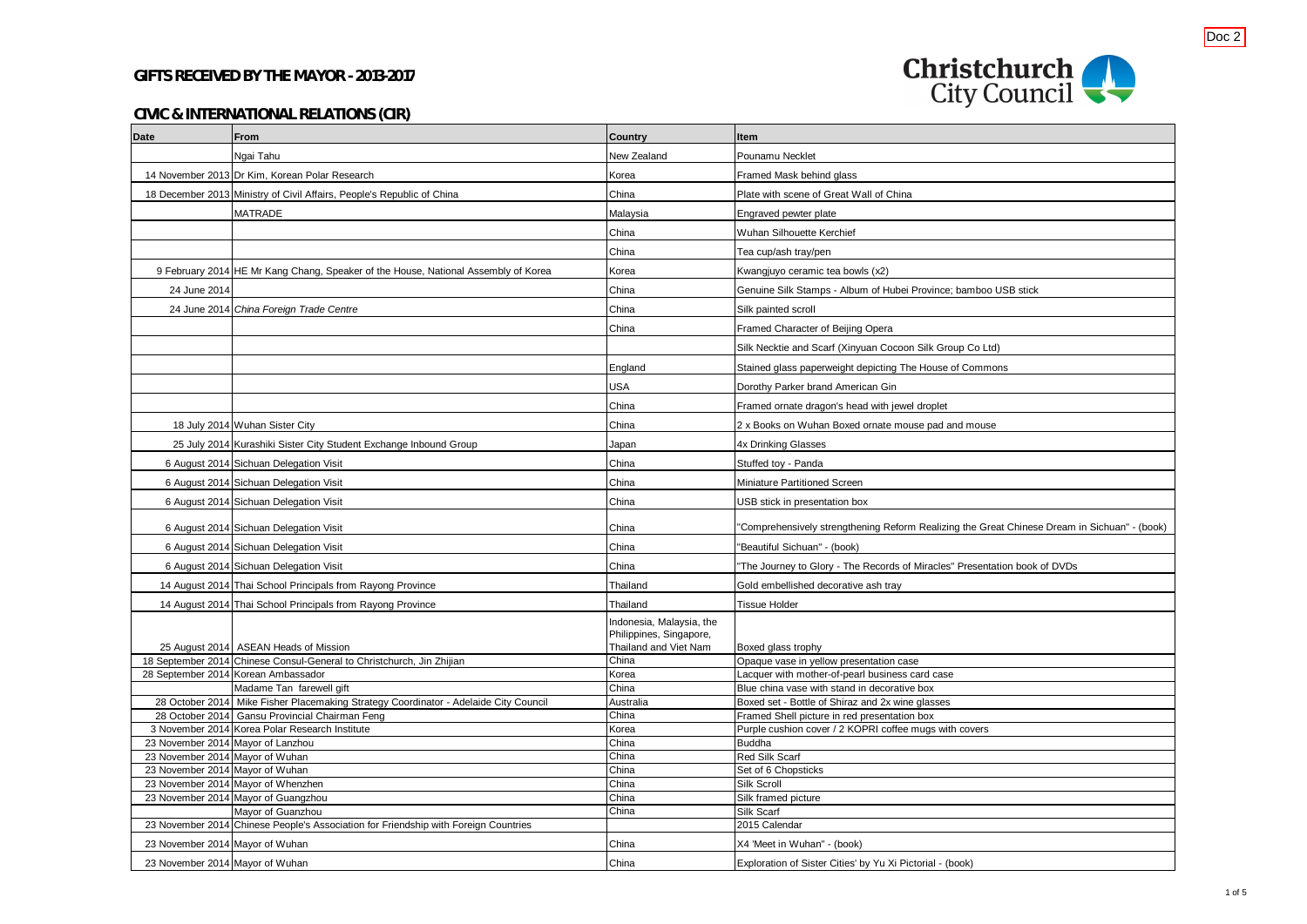| 23 November 2014 Mayor of Wuhan |                                                                                | China                   | Exploration of Sister Cities' by Yu Xi Translated edition - (book)          |
|---------------------------------|--------------------------------------------------------------------------------|-------------------------|-----------------------------------------------------------------------------|
| 23 November 2014 Mayor of Wuhan |                                                                                | China                   | Friends from afar' - (book)                                                 |
| 3 December 2014 Theo Giesen     |                                                                                | Hon. Consul for Germany | 2x bottles of Giesen wine                                                   |
|                                 | 8 December 2014 Thai Infrastructure Officials Delegation                       | Thailand                | Hand painted China Jar with Lid in navy presentation case                   |
|                                 | 18 December 2014 Phil Guyan and Team at CBA                                    | $\overline{NZ}$         | Food Gift Box                                                               |
|                                 | 19 December 2014 Taipei Economic and Cultural Office in NZ                     | NZ/Taipei               | <b>Diary</b>                                                                |
|                                 | 19 December 2014 Standford University Study Group                              | <b>USA</b>              | Pen in presentation case                                                    |
|                                 | 23 December 2014 Ambassador of Republic of Korea                               | Korea                   | Calendar                                                                    |
|                                 | Lanzhou City University                                                        | China                   | Gold & Wooden Plate in Presentation Box & Book                              |
|                                 | 30 January 2015 City of Ipswich (Australia)                                    | Australia               | Calendar/Ipswich Guide/ City of Ipswich pins                                |
|                                 | 10 February 2015 City of Wanju Ms Yun Wanju Office of Education Superintendent | China                   | Wood and paper fan                                                          |
|                                 | 11 February 2015 Croation Ambassador                                           | Croatia                 | 3x Books                                                                    |
|                                 | 18 February 2015 Pakistan World Cup Cricket Team                               | Pakistan                | Black Brief Case/Cap/Shirt/Diary                                            |
| 25 February 2015 Barry Sainders |                                                                                | New Zealand             | CD "The Warratahs: 25 Year Collection"                                      |
| 1 March 2015 China Trip         |                                                                                | China                   | Wensli silk scarf x 2                                                       |
|                                 |                                                                                |                         |                                                                             |
| 1 March 2015 China Trip         |                                                                                | China                   | Silk Table Runner & Li-nong tea                                             |
| 1 March 2015 China Trip         |                                                                                | China                   | Display Plate and stand (presented in wooden box)                           |
|                                 | 19 March 2015 Sichuan Provence                                                 | China                   | Photo presentation book of "Chch Mayoral Delegation Sichuan Visit Album"    |
|                                 | 24 March 2015 Kamanishi School                                                 | Japan                   | Small wooden plaque and tea towel                                           |
| 24 March 2015 Xicheng City      |                                                                                | China                   | Silk Scarf Tapestry scroll                                                  |
|                                 | 27 July 2015 Hubei Delegation                                                  | China                   | <b>Framed Embroidery</b>                                                    |
|                                 | 13 August 2015 Hubei Delegation                                                | China                   | Broidery picture of bird in gift box, purple silk scarf, book on Rewi Alley |
|                                 | 19 August 2015 Cook Islands Prime Minister                                     | Cook Islands            | Visions of the Pacific - (book)                                             |
|                                 | 25 August 2015 Australian Political Exchange visit                             | Australia               | <b>Australian TiTrivet</b>                                                  |
|                                 | 18 September 2015 Ambassador of Philippines                                    | The Philippines         | Frame                                                                       |
|                                 | 9 October 2015 China Southern Airlines                                         | China                   | <b>Chinese Vase</b>                                                         |
|                                 | 9 October 2015 Translator - Quoxin International                               | China                   | Set of Chinese Utensils                                                     |
|                                 | 9 October 2015 Quoxin International                                            | China                   | <b>Glass Plaque</b>                                                         |
|                                 | 23 October 2015 Schenzhen Municipal People's Government                        | China                   | Glass Paperweight                                                           |
|                                 | 29 October 2015 Singaporean President                                          | Singapore               | <b>Framed Wood Carvings</b>                                                 |
|                                 | 4 November 2015 Japanese Ambassador                                            | Japan                   | Piece of Brocade                                                            |
|                                 | 3 December 2015 Gold Coast City Council                                        | Australia               | Hand painted Boomerang                                                      |
|                                 | 8 December 2015 Ambassador of Poland                                           | Poland                  | A Recipe for Sopot                                                          |
| 9 December 2015 Japanese Consul |                                                                                | Japan                   | Japanese Lacquer-ware dish                                                  |
|                                 | 18 January 2016 Singaporean delegation                                         | Singapore               | Pen                                                                         |
|                                 | 18 February 2016 HMNZS Canterbury                                              | NZ                      | Pen in wood presentation Case                                               |
|                                 | 8 April 2016 Gansu Delegation                                                  | China                   | Silk Scarf                                                                  |
|                                 | 26 April 2016 Hon John Rau MP Deputy Premier South Australia                   | Australia               | 2 small pottery mugs                                                        |
|                                 | 20 May 2016 Swiss Ambassador                                                   | Switzerland             | Pen                                                                         |
|                                 | 1 September 2016 Canadian Attorney General Jodie Wilson - Raybould             | Canada                  | trinket Box                                                                 |
|                                 | 14 September 2016 Chinese Women's Basket Ball Team                             | China                   | Scarf                                                                       |
|                                 | 17 October 2016 Hubei Delegation                                               | China                   | Set of Chopsticks                                                           |
|                                 | 8 November 2016 Their Majesties the King and Queen of the Netherlands          | Netherlands             | Royal Deleft blue and white platter                                         |
|                                 |                                                                                |                         |                                                                             |

| Christchurch<br>$\overline{\mathcal{L}}$<br><b>City Council</b> |
|-----------------------------------------------------------------|
| i Translated edition - (book)                                   |
|                                                                 |
|                                                                 |
| havy presentation case                                          |
|                                                                 |
|                                                                 |
|                                                                 |
| on Box & Book                                                   |
| wich pins                                                       |
|                                                                 |
|                                                                 |
|                                                                 |
| tion"                                                           |
|                                                                 |
|                                                                 |
| in wooden box)                                                  |
|                                                                 |
| "layoral Delegation Sichuan Visit Album                         |
|                                                                 |
|                                                                 |
| urple silk scarf, book on Rewi Alley                            |
|                                                                 |
|                                                                 |
|                                                                 |
|                                                                 |
|                                                                 |
|                                                                 |
|                                                                 |
|                                                                 |
|                                                                 |
|                                                                 |
|                                                                 |
|                                                                 |
|                                                                 |
|                                                                 |
|                                                                 |
|                                                                 |
|                                                                 |
|                                                                 |
|                                                                 |
|                                                                 |
|                                                                 |
|                                                                 |
|                                                                 |
|                                                                 |
|                                                                 |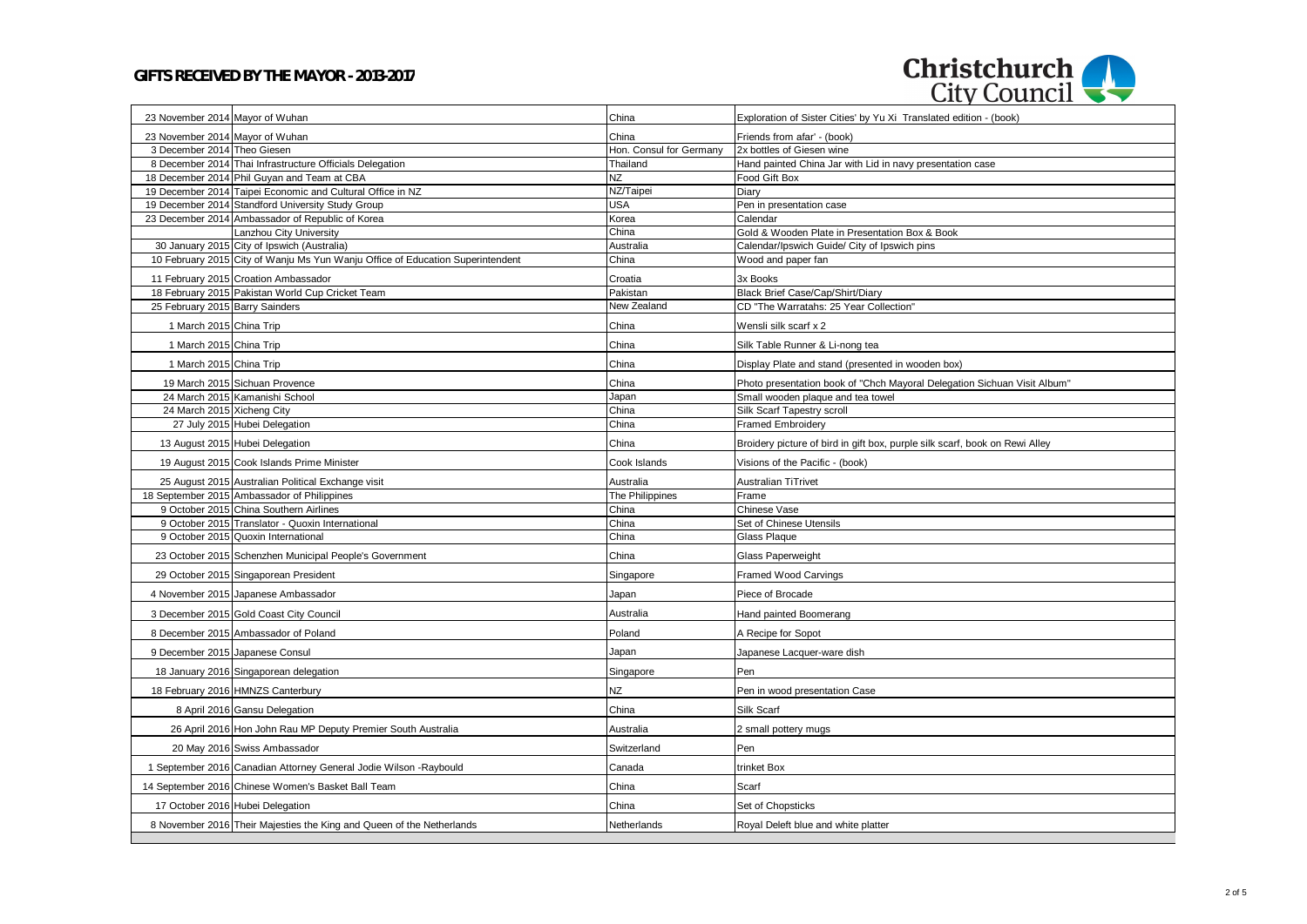# **GENERAL GIFTS**

| <b>Date</b>                      | From                                                                                   | <b>Country</b> | ltem                                                                    |
|----------------------------------|----------------------------------------------------------------------------------------|----------------|-------------------------------------------------------------------------|
| 18 November 2013 SCAPE           |                                                                                        | New Zealand    | Scape Art (Picture)                                                     |
| 18 December 2013 BECA            |                                                                                        | New Zealand    | Franklin Covey ballpoint pen/refill                                     |
| 18 December 2013 BECA            |                                                                                        | New Zealand    | A5 Leather Notebook                                                     |
| 18 December 2013 FIFA            |                                                                                        | New Zealand    | Scarf                                                                   |
|                                  | Haydn Rawstrom                                                                         | New Zealand    | 'Remembering Godley" - (book)                                           |
|                                  | Sean Scully                                                                            | New Zealand    | "Quake Dogs" - (book)                                                   |
|                                  | The Wizard of New Zealand                                                              | New Zealand    | "My Life as a Miracle" plus DVD                                         |
|                                  | City of Melbourne                                                                      | Australia      | "Waterfront Spectacular - Creating Melbourne Docklands" - (book)        |
|                                  | 24 June 2014 New Zealand Cricket                                                       | New Zealand    | Cricket ball pendant necklace; cricket bat lapel pin                    |
|                                  | Institute of Directors                                                                 | New Zealand    |                                                                         |
|                                  |                                                                                        |                | Bottle of Riesling 2011 (IOD label0                                     |
|                                  | <b>BNZ</b>                                                                             | New Zealand    | Crusaders' supporters jersey                                            |
|                                  | 22 July 2014 Scottish Delegation                                                       | Scotland       | 'Complete Poems of Robert Burns" - (book)                               |
|                                  | 22 July 2014 Melissa Parsons                                                           | New Zealand    | 'Rubble to Resurrection " - (book)                                      |
|                                  | 21 August 2014 BOINZ Senior Building Control Officers' Forum                           | New Zealand    | 1x Bottle of Wine                                                       |
|                                  | 21 August 2014 BOINZ Senior Building Control Officers' Forum                           | New Zealand    | <b>Writing Compendium</b>                                               |
|                                  | 1 October 2014 Jacki Johnson IAG                                                       | New Zealand    | 2x Bottles of Wine                                                      |
|                                  | 2 October 2014 Gaylene and Chris                                                       | New Zealand    | Video " Hope and Wire"                                                  |
| 10 November 2014 Judith Rodin    |                                                                                        | <b>USA</b>     | 'The Resilience Dividend" - (book)                                      |
|                                  | 4 December 2014 Cameron Partners                                                       | <b>NZ</b>      | 2x bottles of wine in wooden presentation case                          |
|                                  | 10 December 2014 Jane Vesty & Brian Sweeney                                            | <b>NZ</b>      | Tangata Whenua: An Illustrated History" - (book)                        |
|                                  | 18 December 2014 Consular office of Japan in Chch                                      | NZ/Japan       | Calendar                                                                |
|                                  | 18 December 2014 Jing Song, Crown Range Cellar                                         | <b>NZ</b>      | Personal Jewellery Box, 2x Chopsticks                                   |
| 18 December 2014 Becca           |                                                                                        | <b>NZ</b>      | The Cardboard Cathedral - (book)                                        |
|                                  | 22 December 2014 Octa Associates Limited                                               | <b>NZ</b>      | Calendar                                                                |
|                                  | 12 May 2015 World Cup Cricket 2015                                                     | <b>NZ</b>      | Commemorative Coin in leather cricket ball case                         |
|                                  | 28 May 2015 World Cup Cricket 2015                                                     | <b>NZ</b>      | Framed photo of opening ceremony                                        |
| 23 June 2015 Mr Gou              |                                                                                        | China Southern | Framed Needlework picture (flower) in presentation box                  |
|                                  | 21 July 2015 FIFA Director of Competitions & Chair of Local Organising Committee Board | <b>NZ</b>      | Framed Photo of U20 World Cup Football players                          |
|                                  | 4 August 2015 CIAL (amelia.hitchings@cial.co.nz)                                       | China Southern | Model Airplane of China Southern Airline                                |
|                                  | 18 August 2015 Malaysian Construction and Investment Company                           | Malaysia       | Crystalline glaze melon                                                 |
|                                  | 25 August 2015 Canterbury Museum                                                       | New Zealand    | Remembering Christchurch - Voices from Decades Past - (book)            |
|                                  | 27 August 2015 Christchurch Art Gallery                                                | New Zealand    | 2 x bottles of wine                                                     |
| 10 October 2015 LGNZ             |                                                                                        | New Zealand    | NZ/China Mayoral Forum Photo                                            |
| 3 November 2015 Juliet Nicholas  |                                                                                        | New Zealand    | Rebuilt: Inspiring Stories from Quake-Damaged Canterbury Homes - (book) |
| 4 November 2015 London Trip      |                                                                                        | America        | The Third Coast - Thomas Dyja - (book)                                  |
| 3 December 2015 Pearson & Brown  |                                                                                        | New Zealand    | 'Red Door" Limited Edition Silk Scarf                                   |
| 9 December 2015 Vision Systems   |                                                                                        | <b>NZ</b>      | Portable Bluetooth Speaker System                                       |
| 18 December 2015 MarkITLaw       |                                                                                        | <b>NZ</b>      | Bottle of Gin                                                           |
| 18 December 2015 Air New Zealand |                                                                                        | <b>NZ</b>      | Bottle of Pinot Noir                                                    |
|                                  |                                                                                        |                |                                                                         |



| " - (book)         |
|--------------------|
|                    |
|                    |
|                    |
|                    |
|                    |
|                    |
|                    |
|                    |
|                    |
|                    |
|                    |
|                    |
|                    |
|                    |
|                    |
|                    |
|                    |
|                    |
|                    |
|                    |
|                    |
|                    |
| $-(book)$          |
|                    |
|                    |
| ury Homes - (book) |
|                    |
|                    |
|                    |
|                    |
|                    |
|                    |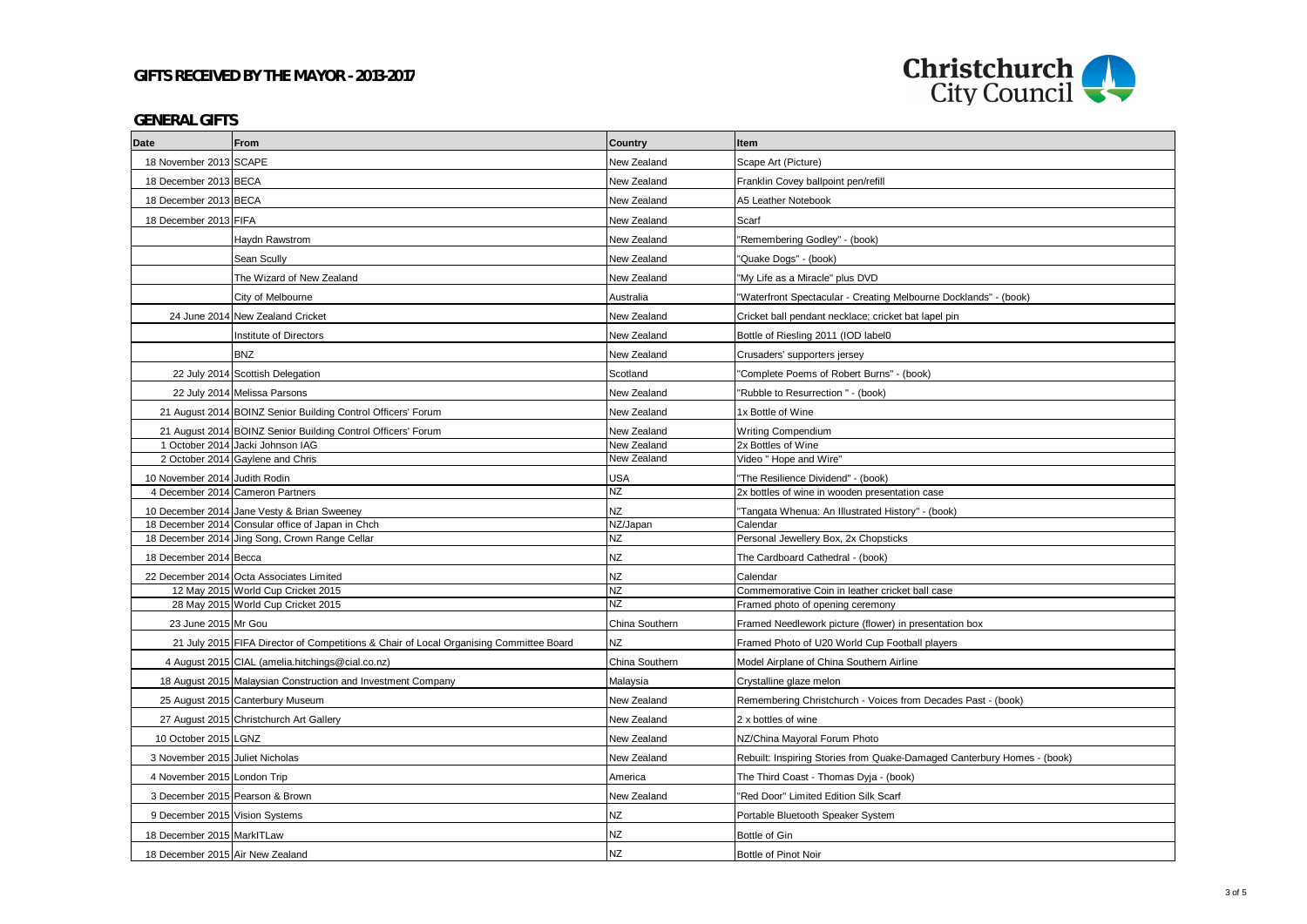| 22 February 2016 Ira Mitchell-Kirk |                                                      | Christchurch    | Pendant and earrings                              |
|------------------------------------|------------------------------------------------------|-----------------|---------------------------------------------------|
|                                    | 8 March 2016 David Bolan-Smith (Japan Day)           | Japan Kurashiki | <b>Unframed Print</b>                             |
|                                    | 23 March 2016 Empire Restaurant Christchurch opening | Christchurch    | Necklace of Fresh Water Pearls                    |
|                                    | 16 September 2016 Air New Zealand Ian Collier        | New Zealand     | Model Aircraft                                    |
| 12 February 2016 Panthers          |                                                      | Australia       | Panthers Jersey and scarf                         |
| 20 February 2017 Erica Seville     |                                                      | INZ             | Resilient Organizations by Erica Seville - (book) |
|                                    |                                                      |                 |                                                   |



4 of 5